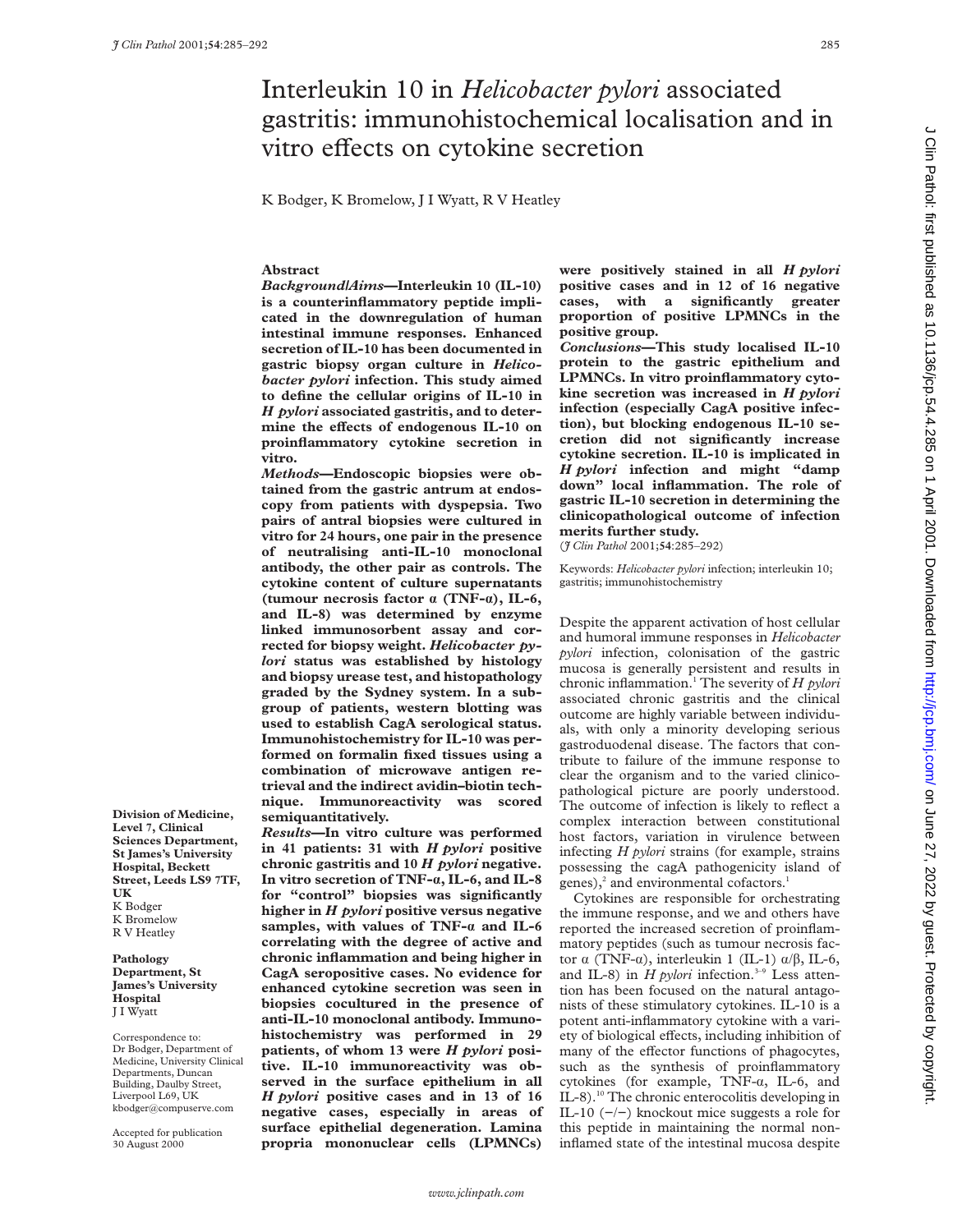continuous antigen exposure.<sup>11</sup> We postulated that IL-10 might contribute towards the failure of the immune response to clear *H pylori* infection, and in a previous study we found increased secretion of IL-10 in biopsy organ culture in *H pylori* infection, with secretion of the cytokine correlating with the degree of chronic inflammation. <sup>3</sup> Yamaoka *et al* have reported increased expression of IL-10 mRNA in biopsies from infected patients.<sup>7</sup> <sup>9</sup> A role for IL-10 in "damping down" the immune response to helicobacter infection is supported by the recent observation of the rapid development of a severe hyperplastic gastritis in *Helicobacter felis* infected IL-10 (−/−) knockout mice.12 The cellular sources of IL-10 and its effects on cytokine secretion in chronic *H pylori* infection are unknown.

In our present study, we aimed to: (1) define further the effects of IL-10 on proinflammatory cytokine secretion in *H pylori* infection; (2) correlate cytokine responses with histopathological features of gastritis and with CagA serological status; and (3) determine the cellular sources of IL-10 in the gastric antrum by means of immunohistochemistry.

#### **Methods**

PATIENTS AND BIOPSY SAMPLES FOR IN VITRO CULTURE

Consecutive patients with dyspepsia attending for diagnostic endoscopy were recruited, after obtaining informed consent. Patients who had received (within the last month) antibiotics, proton pump inhibitors, bismuth containing compounds, non-steroidal anti-inflammatory drugs, corticosteroids, or immunosuppressive drugs were excluded, as were patients with a known history of malignancy or immunosuppression. Our study was approved by the Leeds healthcare clinical research (ethics) committee.

During upper gastrointestinal endoscopy, multiple biopsies were taken from adjacent sites of the gastric antrum (within 3 cm of the pylorus), avoiding areas of macroscopic erosion or ulceration. Routine targeted biopsies were taken for diagnostic purposes using a standard procedure. Standard "pinch" biopsy forceps were used. Six antral biopsies were taken from each patient. Four biopsies were subject to in vitro culture (in pairs), one biopsy was fixed in 10% buffered formalin for histopathological processing, and one biopsy was used for biopsy urease testing (CLO test; Delta West Ltd, Perth, Western Australia). In addition, a 10 ml sample of venous blood was taken and serum was separated by centrifugation and stored at −20 °C until subsequent western blot assay in a subgroup of patients.

#### HISTOPATHOLOGY

Serial 5 µm sections of formalin fixed, paraffin wax embedded sections were stained by both haematoxylin and eosin and modified Giemsa according to histopathological standards for light microscopy. Histology of routinely stained sections was subsequently reported by an experienced histopathologist (JIW) using the updated Sydney system,<sup>13</sup> blinded for the results of the cytokine estimations. A grade

from zero (absent) to 3 (severe) was assigned for five histological parameters; namely, inflammation (chronic inflammatory cells), activity (neutrophils), glandular atrophy, intestinal metaplasia, and *H pylori* density.

#### DETERMINATION OF *H PYLORI* STATUS

Giemsa staining was used to identify *H pylori* in paraffin wax sections of formalin fixed antral biopsies, and the result of the biopsy urease test was read within 24 hours. The criteria for *H pylori* status were: negative, all tests negative; positive, at least one test positive.

#### IN VITRO ORGAN CULTURE

Culture medium comprised RPMI-1640 medium, supplemented with 10% fetal calf serum and antibiotics. <sup>3</sup> In the endoscopy suite, biopsies for in vitro culture were immediately placed in culture medium at 4 °C and transported on ice to the laboratory. Biopsies were then placed in pairs in tissue culture wells containing 0.5 ml fresh culture medium as described previously. $3^{3}$ <sup>14 15</sup> One pair of biopsies from each patient was cultured in culture medium alone ("control" pair), whereas the remaining pair of biopsies was cultured in medium containing 1 µg/ml of mouse antihuman IL-10 neutralising monoclonal antibody (R&D Systems, Minneapolis, Minnesota, USA). This concentration was determined from the anticipated levels of endogenous IL-10 secretion (according to our previous work) <sup>3</sup> and reference to the manufacturer's data on the neutralisation capacity of the antibody, ensuring an excess of neutralising anti-IL-10 antibody.

Biopsies were then cultured for 24 hours at 37°C in a 5%  $\rm CO_2$  humidified incubator. At 24 hours, the culture medium was removed and the cells were centrifuged at 2000 ×*g* for 15 minutes at 4 °C, snap frozen, and stored at −80 °C until cytokine analysis. After culture, biopsies were dried to remove secreted mucus by gently turning on fresh, sterile filter papers and the wet weight determined as described previously. 3

#### CYTOKINE ESTIMATIONS BY ENZYME LINKED IMMUNOASSAY

The cytokine content of culture supernatants was determined with the use of commercial microtitre plate enzyme linked immunosorbent assays (ELISAs), according to the manufacturers' instructions. All assays were based on a quantitative sandwich enzyme immunoassay technique. To allow multiple cytokine estimations, culture supernatants were prediluted in phosphate buffered saline (PBS; 1/4 to 1/64 depending on assay) before measuring the cytokine content, and values were adjusted for the dilution factor as appropriate. All assays were performed in duplicate. Cytokine secretion was normalised for biopsy wet weight and expressed as pg/mg/24 hours.

The ELISA assays all used a microtitre plate precoated with a monoclonal antibody directed against the cytokine to be assayed, to which samples and standards were added and plates were incubated. After washing, an enzyme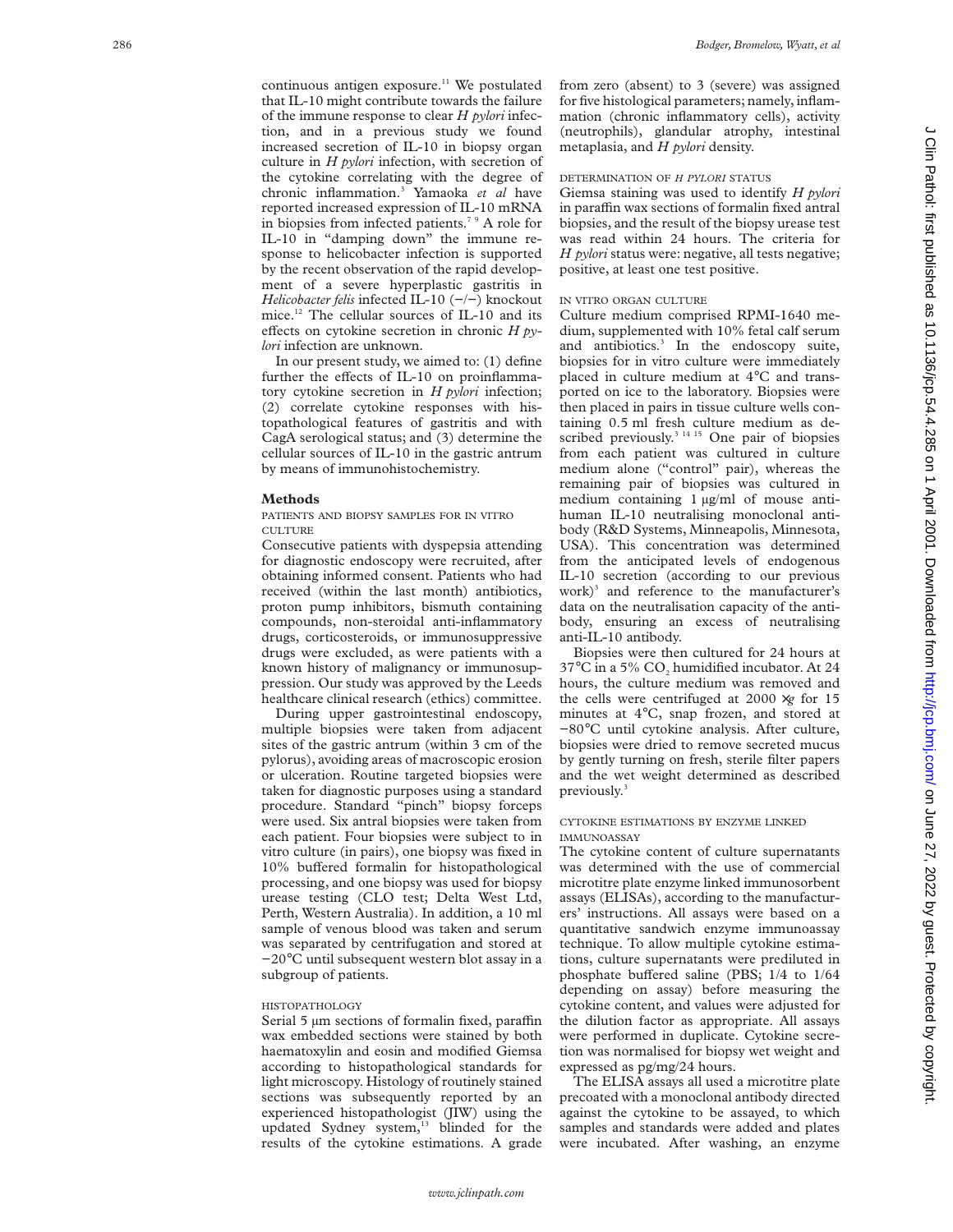*Table 1 Patient characteristics, histopathology (Sydney) scores, and cytokine secretion ("control" biopsies)*

|                           | Helicobacter pylori +ve    | Helicobacter pylori -ve |
|---------------------------|----------------------------|-------------------------|
| Number                    | 31                         | 10                      |
| Mean age (range)          | 57.9 (32-84)               | 57.4 (23-87)            |
| Male/female ratio         | 18/13                      | 5/5                     |
| Antral inflammation       |                            |                         |
| Absent or mild $(0, 1)$   | 12/31                      | 10/10                   |
| Moderate or severe (2, 3) | 19/31                      | 0/10                    |
| Antral activity           |                            |                         |
| Absent or mild $(0, 1)$   | 20/31                      | 10/10                   |
| Moderate or severe (2, 3) | 11/31                      | 0/10                    |
| Cytokine secretion        |                            |                         |
| $TNF-\alpha$              | $0.72 \star (0.27 - 1.20)$ | $0.00(0.00-0.18)$       |
| Interleukin 6             | $27.30*(14.30-67.30)$      | $10.50(5.65 - 12.72)$   |
| Interleukin 8             | $1122*(684-1864)$          | 324 (269.5-533.7)       |

Values for cytokine secretion are median (interquartile range), expressed as pg/mg/24 hours. \*p < 0.05 for *H pylori* +ve *v H pylori* −ve (Mann Whitney U test).

TNF- $\alpha$ , tumour necrosis factor  $\alpha$ .

linked polyclonal antibody specific for the cytokine was added and the plate was incubated and then washed again. A substrate solution was then added and after stopping the reaction the colour intensity was read by automated spectrophotometer. TNF- $\alpha$  was measured by means of a high sensitivity ELISA that uses an additional amplification step (HS "Quantikine"; R&D Systems), whereas IL-6 (Biotrak ELISA; Amersham Life Science, Amersham, Buckinghamshire, UK) and IL-8 ("Quantikine" ELISA; R&D Systems) were assayed by standard ELISA as described above. According to the manufacturers' data, the sensitivity of these assays were: TNF- $\alpha$ , < 0.11 pg/ ml; IL-6, < 1 pg/ml; IL-8, < 10 pg/ml. No crossreactivity has been reported for other cytokines.

#### IMMUNOHISTOCHEMISTRY

Biopsy material comprised archival formalin fixed, paraffin wax embedded endoscopic antral biopsies from 29 cases of known *H pylori* status (by histology and urease testing), obtained from the pathology department, St James's University Hospital. Serial sections were subject to indirect immunohistochemistry using a combination of microwave antigen retrieval<sup>16</sup> and a standard indirect sequential avidin–biotin technique with 3,3' diaminobenzidine tetrahydrochloride (DAB) development.<sup>17</sup>

Sections were dewaxed in xylene, rehydrated with graded alcohol, and washed in water. Endogenous peroxidase activity was blocked in 2% hydrogen peroxide in methanol and slides were washed. Pilot experiments established that specific staining was optimal using microwave antigen retrieval,  $16^{17}$  rather than untreated paraffin wax sections. Sections were subject to two incubation cycles of five minutes in plastic coplin jars containing citrate buffer (10 nmol/l citric acid, pH 6.0), using a laboratory microwave oven with an intrinsic temperature monitoring probe inserted into the buffer solution, and the temperature limit set to 80°C. Care was taken to ensure that biopsies were submerged in the buffer at all times. After cooling to room temperature for 20 minutes, sections were washed in PBS then incubated with rabbit serum buffer  $(1/20 \text{ in } PBS)$  to block non-specific binding.

Sections were then incubated at room temperature in humidity chambers for two hours with optimal concentrations of primary antiserum (mouse antihuman IL-10 monoclonal antibody; R&D Systems) diluted in serum buffer. Pilot experiments using a range of dilutions ( $1/50$  to  $1/3200$ ) of stock primary antiserum (0.5 mg/ml) established an optimal concentration for anti-IL-10 immunostaining  $(1/50)$ . Normal serum buffer alone was used as a specificity control and all sections were negative when primary antiserum was omitted.

Slides were washed in running tap water, flooded with PBS, and drained. An aliquot of 50 µl of biotinylated secondary antibody (rabbit antimouse) was added to each section and slides were incubated for 30 minutes. Slides were again washed and 50 µl of peroxidase conjugated streptavidin was added to each slide and incubated for 30 minutes. The slides were washed again and developed for 10 minutes using fresh DAB solution. Sections were then counterstained with Mayer's haematoxylin for 30 seconds, washed in water, then dehydrated through alcohols. Finally, sections were cleared through xylene, mounted in DPX and subjected to light microscopy.

Immunostaining was graded semiquantitatively using a representative field viewed at high power. Separate scores were assigned for epithelium and lamina propria mononuclear cells (LPMNCs) as follows:

Epithelial staining: 0, absent; 1, weak; 2, moderate; 3, strong.

LPMNCs: (expressed as a proportion of positive cells) 0, absent; 1, scanty, isolated cells amounting to  $< 10\%$  of total LPMNCs; 2, moderate numbers, > 10% but < 50% of total LPMNCs; 3, frequent, > 50% of LPMNCs.

#### DETERMINATION OF *H PYLORI* CagA STATUS

Sera from a subgroup of patients were subject to western blotting using a commercial kit for the identification of antibodies to the 120 kDa CagA protein (RIDA Blot Helicobacter IgG; Quadratech, Epsom, Surrey) according to the manufacturer's instructions. The kit contains nitrocellulose strips containing *H pylori* antigens that have previously been separated by weight using gel electrophoresis. Serum samples and positive and negative controls (supplied) are added to each strip in wells containing 2 ml of blotting buffer. Sealed wells are then incubated on a horizontal shaker and subsequently washed repeatedly. Enzyme conjugated antihuman IgG is then added, and after incubation the strips washed again. IgG from the sample/control serum that has bound to the protein bands on the strip is then visualised using a substrate solution (diaminobenzidine).

#### STATISTICAL ANALYSIS

Cytokine secretion is expressed as pg/mg/24 hours with median values and 25th to 75th interquartile ranges (IQR) given. Values for *H pylori* positive and negative patients (control biopsies only) were compared using the Mann-Whitney U test. Paired values (controls and biopsies cocultured with the anti-IL-10 monoclonal antibody) within the *H pylori* positive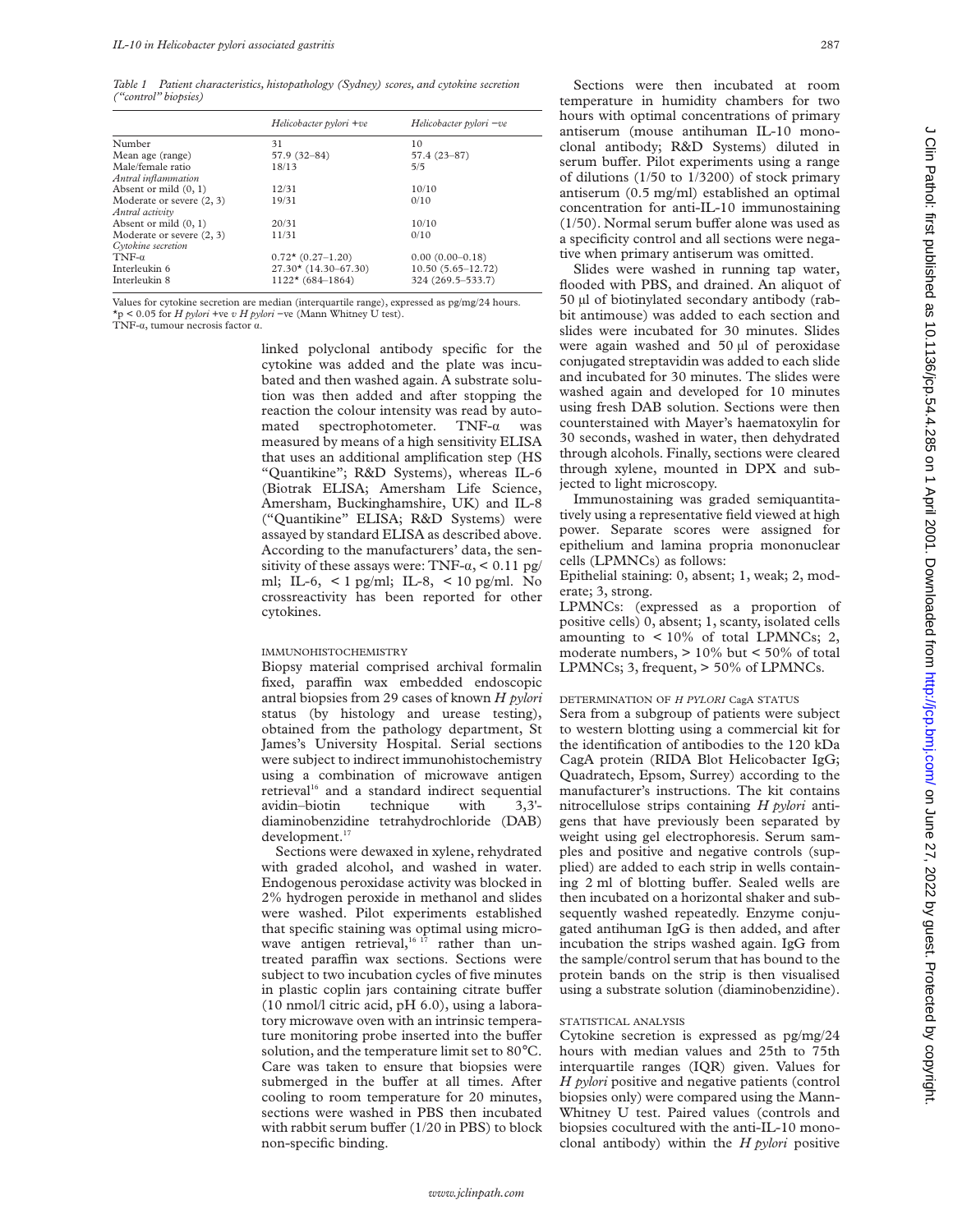

*Figure 1 Concentration of tumour necrosis factor* á *(TNF-*á*) in 24 hour culture supernatants of "control" biopsies versus* (A) antral inflammation (Sydney) score and (B) antral activity (Sydney) score. Concentration of interleukin 6 (IL-6) in<br>24 hour culture supernatants of "control" biopsies versus (C) antral inflammation (Sydney) score and ( *antral inflammation (Sydney) score and (F) antral activity (Sydney) score.*

group were compared using the Wilcoxon matched pairs test. Immunohistochemistry scores for *H pylori* positive and negative patients were compared using pooled score values by Fisher's exact test. All analyses used statistical software (Minitab v11.2, 1996; Minitab Ltd, Coventry, UK) and p values of  $\leq 0.05$  were regarded as significant.

#### **Results**

### CYTOKINE SECRETION

Biopsies from 41 patients, of whom 31 were *H pylori* positive and 10 were negative on the basis of histology and biopsy urease testing of antral biopsies, were subject to in vitro culture. Table 1 summarises the demographic and histological characteristics of the patients. The presence of the CagA protein was determined by western blotting in 18 *H pylori* positive patients, of whom 13 were CagA seropositive and five were CagA seronegative.

Table 1 and figs 1 and 2 summarise the in vitro cytokine secretion. Considering control biopsies alone, the proinflammatory cytokine content of culture supernatants (TNF- $\alpha$ , IL-6, and IL-8) was significantly greater in *H pylori* positive patients than in uninfected patients (table 1). The secretion of both TNF- $\alpha$  and IL-6 correlated both with the degree of chronic inflammation and with neutrophil activity, with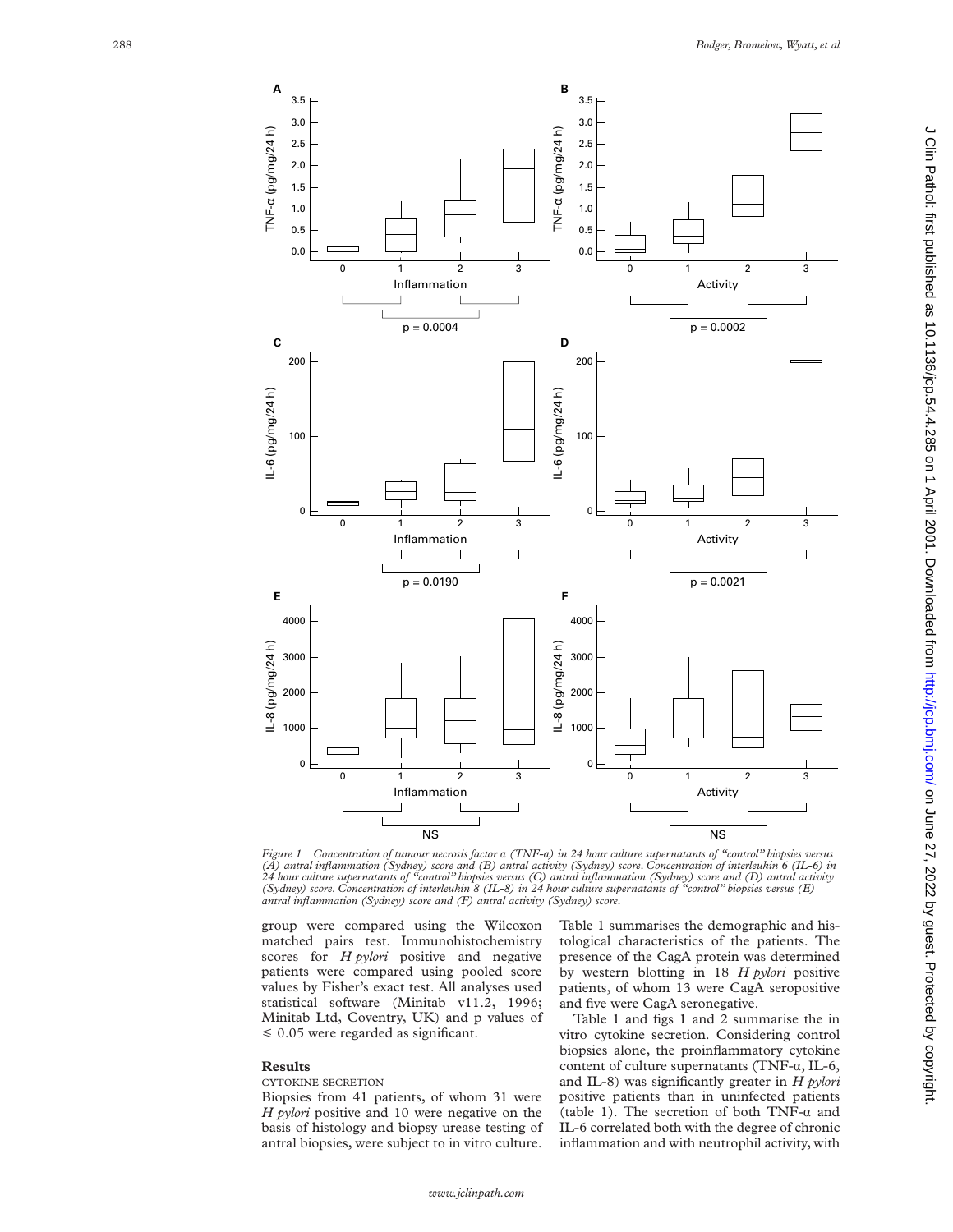

*Figure 2 In vitro cytokine secretion for Helicobacter pylori positive patients: control biopsies versus biopsies cocultured in the presence of anti-IL-10 monoclonal antibody (mAb).*

a significantly higher cytokine content in culture supernatants from patients having higher Sydney scores for these histopathological parameters (fig 1). There were no such trends for IL-8 secretion.

Within the subgroup of *H pylori* positive patients in whom the CagA serological status was determined, the TNF- $\alpha$  content of culture supernatants was higher in CagA seropositive cases  $(n = 13)$  than in seronegative cases  $(n = 5)$ , with a median (IQR) secretion of 1.00 (0.295 to 1.435) and 0.04 (0 to 0.705) pg/mg/24 hours, respectively  $(p = 0.038,$ Mann Whitney U test). IL-6 secretion was also higher in the CagA seropositive subgroup, with a median (IQR) secretion of 23.8 (15.3 to 54.0) versus 13.20 (6.95 to 26.20) pg/mg/24 hours in the CagA seronegative group, although this did not reach significance  $(p = 0.11)$ . There was no significant difference between the groups for IL-8 secretion, with median (IQR) values of 955 (717 to 1904) and 1650 (871 to 2252) pg/mg/24 hours, respectively ( $p = 0.55$ ).

Figure 2 shows the effects of coculture with anti-IL-10 monoclonal antibody on cytokine secretion for the whole *H pylori* positive group  $(n = 31)$ . Overall, there was no significant difference in proinflammatory cytokine secretion between control biopsies and those cocultured with neutralising anti-IL-10 monoclonal antibody. Stratifying the group by Sydney scores for the various histopathological parameters revealed no significant trends in the effects of coculture with anti-IL-10 monoclonal antibody. Indeed, secretion of TNF- $\alpha$ and IL-6 in the presence of anti-IL-10 monoclonal antibody showed the same association with histopathology scores as the control biopsies (fig 3), but with no evidence of heightened cytokine secretion. Cytokine secretion in



*Figure 3 Concentration of tumour necrosis factor* á *(TNF-*á*) in 24 hour culture supernatants of biopsies cocultured in the presence of anti-IL-10 monoclonal antibody versus (A) antral inflammation (Sydney) score and (B) antral activity (Sydney) score. Concentration of interleukin 6 (IL-6) in 24 hour culture supernatants of biopsies cocultured in the presence of anti-IL-10 monoclonal antibody versus (C) antral inflammation (Sydney) score and (D) antral activity (Sydney) score.*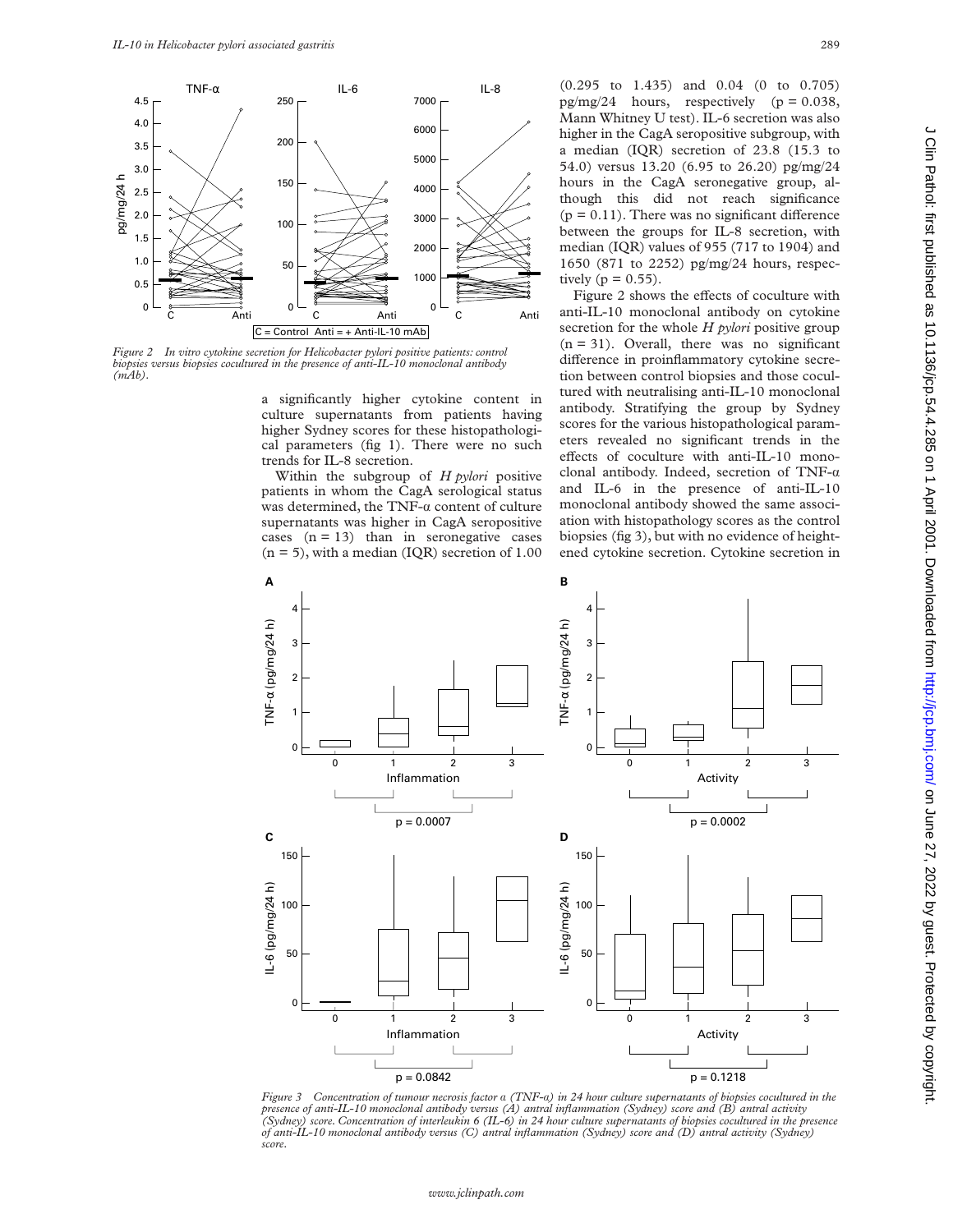

*Figure 4 Immunohistochemical localisation of the interleukin 10 (IL-10) protein in formalin fixed gastric mucosal biopsies. (A) Helicobacter pylori positive patient: strong positivity in the surface epithelium (Ep) and frequent lamina propria mononuclear cells (LP). Original magnification,* ×*200. (B) An H pylori negative patient: weak focal positivity in surface epithelium (Ep) and scattered positive lamina propria (LP). Original magnification,* ×*100. (C) A patient with H pylori associated gastritis: strong cytoplasmic positivity of goblet cells (GC) in an area of intestinal metaplasia. Original* magnification,×200. (D) A patient with H pylori associated gastritis: high power view of lamina propria showing frequent<br>positive lamina propria mononuclear cells (LP). Original magnification,×400.

the presence of anti-IL-10 monoclonal antibody did not differ in relation to CagA status.

#### IMMUNOHISTOCHEMISTRY

Immunostaining for IL-10 was performed on formalin fixed, paraffin wax embedded sections of antral biopsies from 29 patients, of whom 13 were *H pylori* positive (chronic gastritis) and 16 were *H pylori* negative. Control sections (no primary antiserum) were uniformly negative in all cases.

All sections from *H pylori* positive patients and 13 of 16 *H pylori* negative patients studied showed some epithelial cell positivity (fig 4A and B). Diffuse cytoplasmic immunoreactivity of surface epithelial cells was apparent, focally extending down into foveoli. Staining was most intense in areas where surface epithelial degeneration was most severe. Foveoli were largely

*Table 2 Expression of interleukin 10 (IL-10) protein by gastric epithelium and lamina propria mononuclear cells (LPMNCs) in Helicobacter pylori positive (chronic gastritis) and H pylori negative (normal mucosa) patients*

|                                                | Helicobacter pylori<br>$+ve$ | Helicobacter pylori<br>$-ve$ |
|------------------------------------------------|------------------------------|------------------------------|
| No. of cases studied<br>$E$ pithelium $^\star$ | - 13                         | 16                           |
| Absent (0)                                     | 0                            | 3                            |
| Weak (1)                                       |                              | 3                            |
| Moderate (2)                                   |                              | 8                            |
| Strong (3)                                     | 5                            | $\overline{c}$               |
| LPMNCs**                                       |                              |                              |
| Absent (0)                                     | 0                            | 4                            |
| $<10\%$ (1)                                    |                              | 5                            |
| $10 - 50\%$ (2)                                | 11                           | 7                            |
| $>50\%$ (3)                                    |                              | 0                            |
|                                                |                              |                              |

\*No significant di Verence between *H pylori* +ve *v H pylori* −ve. \*\*Proportion of LPMNCs stained for IL-10 protein: p < 0.05 for *H pylori* +ve *v H pylori* −ve (Fisher's exact test) using pooled values (scores 0–1 and 2–3).

spared and antral glands were generally negative, with occasional weak cytoplasmic positivity. In general, *H pylori* positive cases had more extensive epithelial staining than *H pylori* negative cases with normal mucosa, reflecting more widespread epithelial degeneration. Overall, the proportion of cases exhibiting absent/weak versus moderate/strong epithelial staining did not differ significantly with respect to *H pylori* status (table 2).

In sections containing areas of intestinal metaplasia (fig 4C), foci of complete intestinal metaplasia were either negative or showed weak positivity in the surface but not in the crypts. Incomplete intestinal metaplasia showed diffuse cytoplasmic positivity of non-goblet cell surface epithelium throughout, with less strong positivity in glands.

In all *H pylori* positive cases, some positive staining of lamina propria mononuclear cells (LPMNCs) was apparent (table 2; fig 4D), particularly in biopsies exhibiting more florid chronic inflammation. Positive cells were scattered diffusely in the lamina propria. Dense lymphoid aggregates were not stained. Positive LPMNCs were also seen in *H pylori* negative cases, although the proportion of positive cells was less than in *H pylori* positive cases. No immunostaining of neutrophils was seen.

#### **Discussion**

Our previous observation of IL-10 secretion from antral mucosa in *H pylori* infection led us to speculate that endogenous secretion of IL-10 might damp down the immune response to infection, limiting tissue damage but also potentially contributing towards the failure of the immune response to clear the organism. <sup>3</sup> In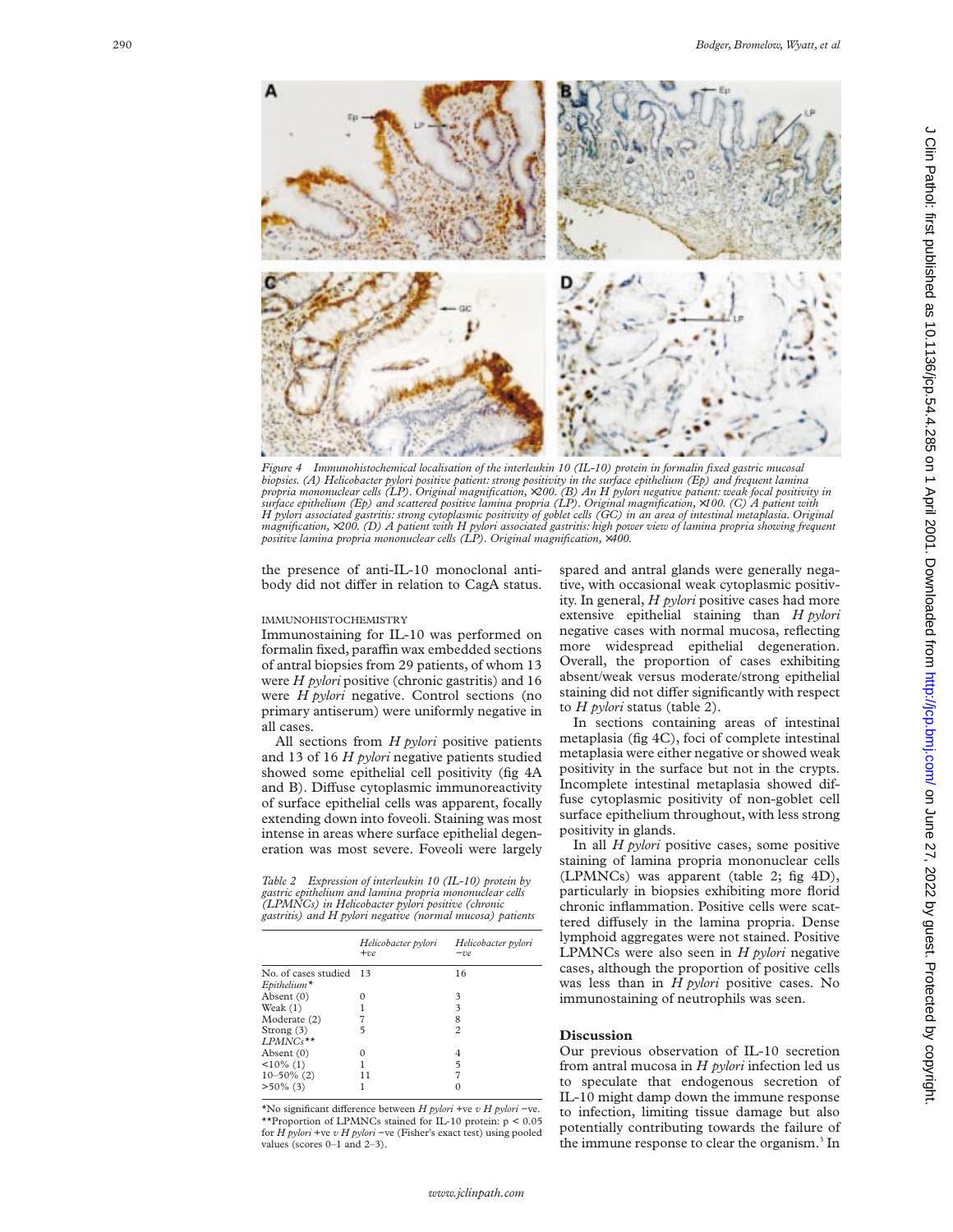our present study, we aimed to demonstrate the in vitro effects of endogenously released IL-10 on the production of proinflammatory peptides in *H pylori* infection and to determine possible sources of gastric IL-10 by means of immunohistochemistry.

Our present study confirms previous observations of enhanced proinflammatory cytokine release in *H pylori* associated chronic gastritis,<sup>3-9</sup> with significantly greater amounts of TNF-á, IL-6, and IL-8 in culture supernatants (control biopsies) from *H pylori* positive patients than from *H pylori* negative patients. The secretion of both  $TNF-a$  and IL-6 correlated with the degree of acute and chronic inflammation, reflecting enhanced cytokine production from more severely inflamed biopsies. We found enhanced production of TNF- $\alpha$ and IL-6 in a subgroup of *H pylori* infected patients whose sera contained antibodies to the CagA protein (compared with CagA seronegative cases). This was not significant in the case of IL-6 and secretion of IL-8 was not higher in CagA seropositive cases. Molecular analysis of gastric mRNA has suggested that infection with cagA+ strains is associated with increased transcription of IL-8, IL-1 $\alpha$ , and IL-1 $\beta$ .<sup>1289</sup>

Coculturing antral biopsies in the presence of neutralising anti-IL-10 antibody did not produce the expected increase in TNF- $\alpha$ , IL-6, and IL-8 release. There are several possible explanations for this. First, there are clear methodological limitations to our in vitro approach. Although the amount of anti-IL-10 antibody added to the culture medium would have been sufficient to block anticipated endogenous IL-10 release, penetration of the neutralising antibody into the biopsies might have been limited. Coculture of human intestinal biopsies has been used to study the effects of therapeutic agents on the release of inflammatory mediators in vitro, $14^{15}$  but not to our knowledge in studying endogenous cytokine actions. Second, cytokine pathways are highly complex with individual peptides exhibiting diverse and often overlapping functions. The effects of blocking IL-10 bioactivity in organ culture might have been masked by secondary changes in the secretion of other cytokines, serving to sustain proinflammatory peptide secretion. In view of these limitations, an important role for IL-10 in reducing gastric immune responses to *H pylori* cannot be excluded. Recent observations of a rapidly progressive hyperplastic gastritis in IL-10  $(-/-)$ knockout mice infected with a gastric helico $b$ acter<sup>12</sup> argue in favour of our hypothesis that IL-10 does indeed play a key role in determining the severity of the local immune response in *H pylori* associated gastritis.

There has been considerable recent interest in the possible role of IL-10 in the gut. The chronic intestinal inflammation seen in the IL-10  $(-/-)$  knockout mouse suggests that, in health, the peptide might reduce local inflammation stimulated by normal enteric antigen exposure.<sup>11</sup> Expression of IL-10 mRNA has been observed in normal colon tissues,<sup>18</sup> although the cellular source was not clear. Isolated colonic lamina propria T cells have been

reported to release high amounts of IL-10 on activation by a variety of stimuli, suggesting one potential cellular source.19 In a recent report, the in situ expression of IL-10 protein and mRNA was seen in both normal colon and in inflammatory bowel disease,<sup>20</sup> with expression localised to epithelial cells as well as LPMNCs.

Despite evidence of IL-10 expression/ secretion by whole gastric biopsies,  $37$  there are no reports of in situ localisation of the cellular sources of production. Although originally described as a product of T helper type 2 (Th2) lymphocytes, IL-10 is produced by a variety of cell types, notably mononuclear phagocytes.<sup>13</sup> Present evidence suggests that a Th1 response predominates in  $H$  *pylori* infection,<sup>21</sup> such that the production of IL-10 by Th2 cells is unlikely to be a major source in gastritis.

In our present study, we localised IL-10 protein in formalin fixed, paraffin wax embedded gastric tissues using a combination of microwave antigen retrieval and standard peroxidase immunohistochemistry. Because of the absence of recognised control tissues for IL-10 immunostaining, we cannot be completely confident of the specificity of staining for IL-10. However, Autschbach *et al* have reported a close correlation between immunostaining of colonic tissue using the same primary antibody (MAB 217; R&D Systems) and the in situ expression of IL-10 mRNA, suggesting that immunostaining with this antibody provides accurate localisation of IL-10.<sup>20</sup>

We observed epithelial cell immunostaining for IL-10 protein in almost all sections, including both *H pylori* associated gastritis and normal mucosa. Although the strongest epithelial reaction was seen in *H pylori* positive cases in areas of epithelial degeneration, overall there was no significant difference in epithelial reactivity between inflamed biopsies (*H pylori* positive) and normal mucosa.

These findings are similar to previous observations of epithelial IL-10 protein and mRNA expression in both inflamed and non-inflamed colon.20 Similarly, the proinflammatory chemokine, IL-8, can be demonstrated in gastric epithelial cells by means of immunohistochemistry in both normal and inflamed gastric tissues,<sup>1 22</sup> suggesting constitutive expression of immunoregulatory peptides in human gastric epithelium. Epithelial IL-10 secretion could reduce local immune responses against luminal antigens, contributing to a state of "controlled inflammation" in the normal intestine,<sup>23</sup> and influencing the clinicopathological outcome of mucosal infection.

#### **Conclusion**

IL-10 is a potent counterinflammatory peptide implicated in the downregulation of human intestinal immune responses. Our study localised IL-10 protein in situ to the gastric epithelium and LPMNCs in both normal mucosa and *H pylori* gastritis, a phenomenon not reported previously. Although blocking IL-10 bioactivity in organ culture did not produce enhanced proinflammatory peptide release from the antral mucosa, further studies of the